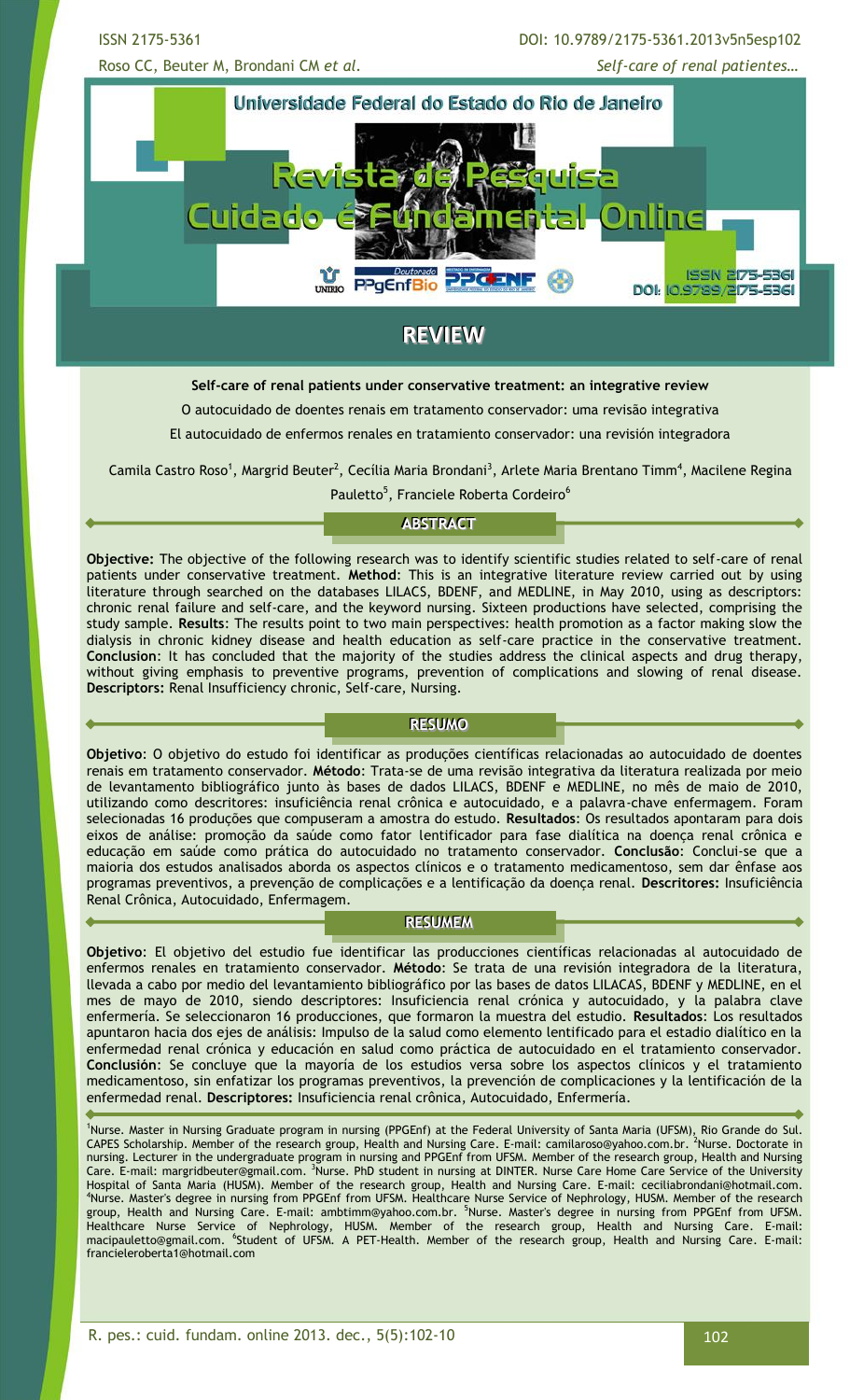# **INTRODUCTION**

Chronic kidney disease (CKD) has affected an alarming number of individuals throughout the world. According to data from the *United States Renal Data System,* the incidence of people with kidney failure is increasing significantly. This is an issue relevant to public health, because the higher incidence of CKD related to people with a diagnosis of diabetes mellitus (DM) and hypertension (SAH).<sup>1</sup>

In Brazil, the public health system does not provide efficient results preventive care of this population. Among the factors justifying the low resolution at that level of attention, one can highlight the late demand for healthcare services, access hampered, delayed and long waiting time for scheduling appointments, in that a large part of the population with chronic diseases treatment search when they are in advanced stages, often showing irreversible damage.

The last census of the Brazilian society of Nephrology, in 2009, pointed to a decline in the number of cases of patients with CKD across the country, diverging trend world increase these rates, which probably is due to the imprecision of the previous year's census, in which only 50% of dialysis Centers answered the requested information. In 2005, 65,121 people were doing dialysis that number increased to 87,044 in 2008. Of the dialysates people in 2009, 86.7% served by the single health system (SUS) and 34.5% of new patients each year have the diagnosis of DM. $<sup>2</sup>$ </sup>

The DRC characterized by six stages of reduced kidney function. These range from stage 0 (zero) when the glomerular filtration is > 90 ml/min, with absence of glomerular injury, until the stage 5 (five), in which the glomerular filtration is < 15 ml/min, characterized by terminal renal insufficiency or dialytic. $3$ 

Early detection of CKD associated guidance programs for people with diabetes and hypertension can reduce the number of individuals who enter the renal replacement therapies by keeping them in conservative treatment. The trace of kidney disease can performed initially in basic health units, the identification of high-risk groups, changes in urinary sediment (micro albuminuria, proteinuria, hematuria and leucocitúria) and estimation of creatinine levels. The prevention of kidney disease must extend beyond the groups of hypertension and diabetes (HIPERDIA), which requires more prevention policies, capacity building, training and integration between core network and specialties. Subsequently, the DRC can be accompanied, the outpatient level by the nephrologist by verifying the glomerular filtration rate, serum creatinine, using as the sex and age variables. $4$ 

The conservative treatment consists of several components of a program that include: health promotion and primary prevention with high-risk groups; early identification and detection of renal dysfunction; correction of reversible causes of kidney disease; etiological diagnosis; definition and staging of renal dysfunction; institution of interventions to slow the progression of CKD; Prevention of complications of kidney disease; modification of common Comorbidities these patients and early planning of renal replacement therapies (TSR).<sup>3</sup> as well as allows the individual improvement in biochemical profile, on the quality of life and reduction of hospitalizations.<sup>5</sup>

The conservative treatment or pré-dialectic is comprised of a set of measures and/or actions that seek to decrease the rate of progression of kidney disease, assisting in the improvement of clinical conditions, psychological and physical people with CKD. This can accomplished in clinics of uremia, specialized clinics or in basic health units, doctors, nurses, nursing assistants and community health agents. The multidisciplinary team, with the insertion of professional nutritionists, social workers,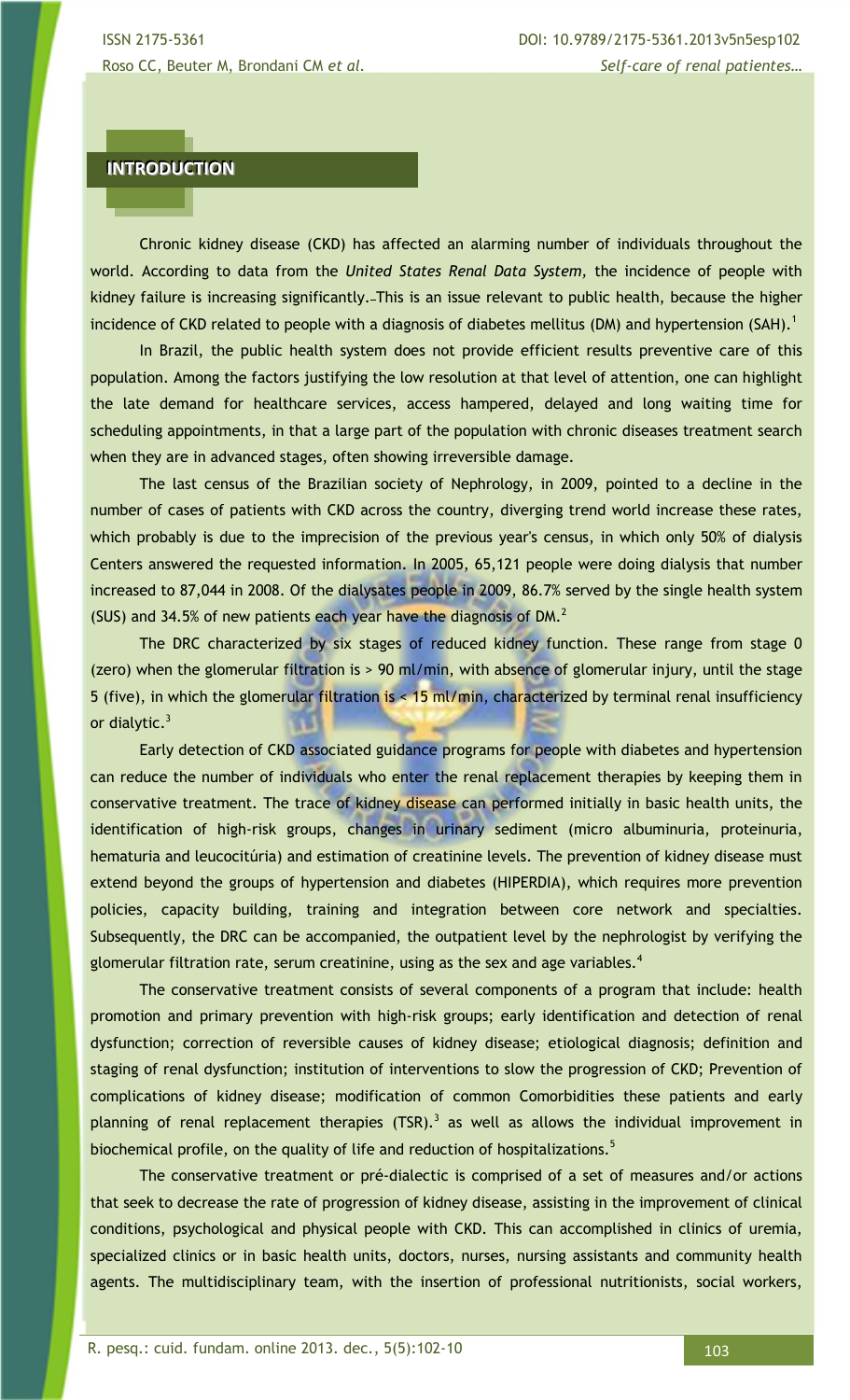psychologists, among others, seen as enriching for the importance of interdisciplinary action in the prevention of risk factors.<sup>4</sup>

People affected by CKD present specificities of different care, as control of the intake of salt in food, performing periodic lab tests, including regular physical activities, directly related to the process of loss of kidney function. <sup>6</sup> study points out that people create coping strategies of the disease through its adaptation to new health-disease condition, seeking to harmonize the fluctuation of the feelings, concerns and seeking motivation to face the relations of interdependence between patients and their families.

With the advance of the stages of CKD, the person can begin to present physical difficulties, such as backache, weakness, tremors, cardiovascular changes, edema, nausea, among other symptoms that prevent to perform independently their commitments and assume, demanding help and dedication of the family in different situations.<sup>7.8</sup> this condition faced by people with CKD, she will need to review the Organization of their daily lives, their routines and expectations regarding their future on the basis of their disease.<sup>6.8</sup>

Considering the scenario above, this study is justified by the need to work with the issues pertaining to the renal patient self-care in conservative treatment. It understood that the self-care of the person with CKD could develop skills for health promotion, collaborating on treatment adherence and better living conditions.

Thus, an integrative review listing-if the following question: what is the knowledge that has produced on self-care of kidney patients in conservative treatment? To answer this question formulated the aim of the study was to identify scientific production related to self-care of renal patients in conservative treatment.

### **METHODOLOGY**

To achieve the objective, we opted for the integrative review, which makes it possible to summarize research already completed and obtain conclusions from a topic of interest, with the same standards of rigor, clarity and replication of the primary studies.<sup>9</sup> the integrative review presents steps that require strict methodological adjustments. This review using the following steps: identification of the theme and elaboration of the research question; establishment of selection criteria of the studies; categorization of studies; assessment of studies included in the integrative review; interpretation of results and presentation of the review.<sup>9</sup>

The bibliographic survey conducted in the Virtual Health Library (VHL) in databases Latin American literature and Caribbean Health Sciences (LILACS), database in nursing (BDENF) and Virtual and *Medical Literature Analysis and Retrieval System online* (MEDLINE). The search of the material was in the month of May 2010, using descriptors like "*chronic kidney failure" and* "*self-care"* and the keyword "*nursing"* in MEDLINE database, not being determined timeframe.

In the search found 105 productions related to the topic: sixteen (16) works in the database LILACS, eight (08) works in database BDENF and eighty-two (82) in the MEDLINE database.

The criteria used for selection of the studies published in journals: available online, which approached the chronic renal patient self-care theme in conservative treatment journals indexed in the database LILACS, MEDLINE, and published until BDENF the month of May 2010, regardless of the method of research used. Excluded from the study the books, chapters of books, manuals, abstracts of conference proceedings, abstracts were not productions and those repeated. After the search was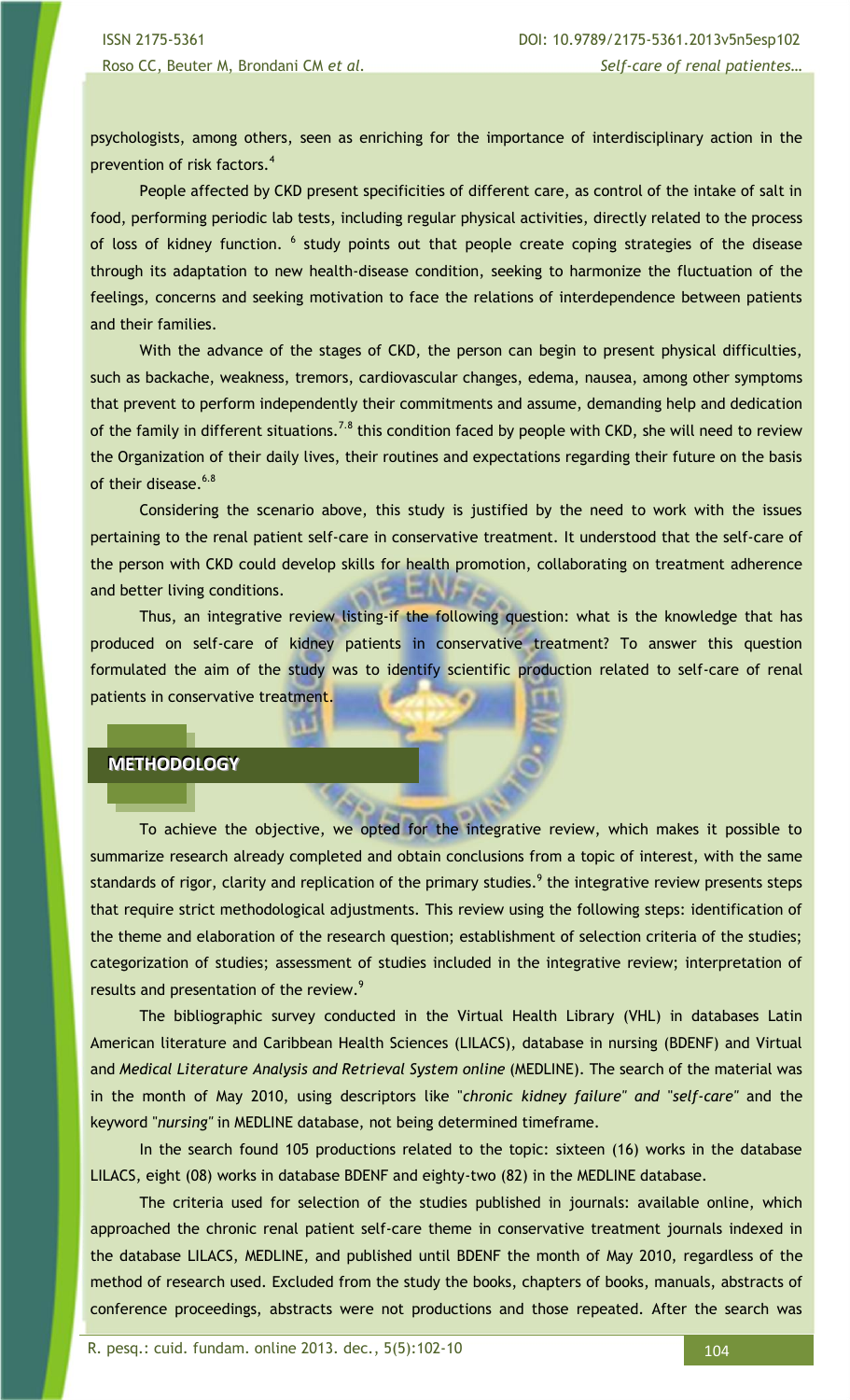ISSN 2175-5361 DOI: 10.9789/2175-5361.2013v5n5esp102 Roso CC, Beuter M, Brondani CM *et al. Self-care of renal patientes…*

conducted the reading of titles and abstracts found and have therefore not been analyzed and selected surveys of interest to this study.

At the end of this stage were selected three (03) productions in LILACS database, one (01) on BDENF, twelve (12) in the database MEDLINE, published in the period between 1998 and 2010, sixteen (16) articles analyzed in their entirety.

The table below presents briefly the information of articles included in this sample review:

**Table 1 –** articles included for integrative review, second encoding and publishing data.

| <b>Study</b><br>code | <b>Title</b>                                                                                                                                                   | <b>Source</b>                             | <b>Authors</b>                                                                                                                                                   | <b>Location</b>                | Year |
|----------------------|----------------------------------------------------------------------------------------------------------------------------------------------------------------|-------------------------------------------|------------------------------------------------------------------------------------------------------------------------------------------------------------------|--------------------------------|------|
| The <sub>1</sub>     | The teaching of self-care<br>in clients with chronic<br>kidney<br>disease<br>in.<br>conservative treatment:<br>epidemiological<br>study<br>and sociopoético    | Rev.<br>Nurses.<br><b>UERJ</b>            | Pacheco,<br>Gilvanice<br>de<br>Sousa                                                                                                                             | <b>Rio</b><br>de<br>Janeiro-RJ | 2005 |
| The <sub>2</sub>     | Take care of client in<br>conservative treatment<br>for<br>chronic<br>kidney<br>disease: appropriation of<br>Orem theory                                       | Rev.<br>Nurses.<br><b>UERJ</b>            | Pacheco,<br>Gilvanice<br>de<br>Sousa; Santos,<br>Iraci of                                                                                                        | <b>Rio</b><br>de<br>Janeiro-RJ | 2005 |
| The <sub>3</sub>     | <b>Characteristics of clients</b><br>with<br>chronic<br>kidney<br>disease: evidence for the<br>teaching of self-care                                           | Rev.<br>Nurses.<br><b>UERJ</b>            | Pacheco,<br>Gilvanice<br>de<br>Sousa; Santos,<br><b>Iraci</b><br>of;<br>Bregman,<br>Rachel                                                                       | Rio<br>de<br>Janeiro-RJ        | 2006 |
| The <sub>4</sub>     | Orem's<br>theory<br>and<br>chronic<br>renal patient<br>care                                                                                                    | Rev.<br>Nurses.<br><b>UERJ</b>            | Ramos,<br><b>Brett</b><br>Costa; Chagas,<br><b>Natalia</b><br>Ramirez;<br>Freitas, Maria<br>Celia;<br>Monteiro, Ana<br>Ruth M; Leite,<br>Ana Claudia de<br>Souza | Rio<br>de<br>Janeiro-RJ        | 2007 |
| The <sub>5</sub>     | Daily life of patients<br>with chronic renal failure<br>receiving<br>hemodialysis<br>treatment                                                                 | <b>Rev</b><br>Lat<br>Am<br>Nursing.       | <b>Baloch</b><br>KV,<br><b>Saints JL</b>                                                                                                                         | Ribeirão<br>Preto-SP           | 2008 |
| The <sub>6</sub>     | Daily life<br>and<br>work:<br>conceptions<br>of<br>individuals with chronic<br>renal failure and their<br>families                                             | Rev<br>Lat<br>Am<br>Nursing.              | Career<br>L,<br><b>Marcon SS</b>                                                                                                                                 | Maringá-PR                     | 2003 |
| The <sub>7</sub>     | self-management<br><b>The</b><br>of<br>experience<br>people<br>with mild to moderate<br>chronic kidney disease                                                 | <b>Nurs</b><br>J <sub>1</sub><br>Nephrol. | Costantini<br>L.,<br><b>Beanlands</b><br>Н,<br>McCay<br>And<br>Cattran<br>D,<br><b>Hladunewich</b><br>M, Francis D                                               | Canada                         | 2008 |
| The <sub>8</sub>     | <b>Hypertension and chronic</b><br>kidney disease: the role<br>of lifestyle modification<br>and<br>medication<br>management                                    | <b>Nurs</b><br>J<br>Nephrol.              | <b>Eskridge MS</b>                                                                                                                                               | Canada                         | 2010 |
| The <sub>9</sub>     | The impact of education<br>chronic<br>kidney<br>on<br>disease patients ' plans<br>to initiate dialysis with<br>self-care<br>dialysis:<br>a<br>randomized trial | Kidney<br>Int.                            | Manns<br>BJ,<br>Taub<br>K,<br>Vanderstraeten<br>Jones<br>C,<br>Н,<br>Mills C, Visser<br>M, McLaughlin<br>K.                                                      | Canada                         | 2005 |
| The $_{10}$          | chronic<br>with<br>Coping<br>renal failure in<br>Hong<br><b>Kong</b>                                                                                           | Int J Nurs<br>Stud.                       | Mok And Lai C,<br><b>Zhang ZX</b>                                                                                                                                | Hong Kong                      | 2004 |
| The <sub>11</sub>    | Learning from stories of<br>people<br>with<br>chronic<br>kidney disease                                                                                        | <b>Nurs</b><br>J<br>Nephrol.              | Molzahn<br>AE,<br><b>Bruce</b><br>Α,<br>Sheilds L                                                                                                                | Canada                         | 2008 |

R. pesq.: cuid. fundam. online 2013. dec., 5(5):102-10 105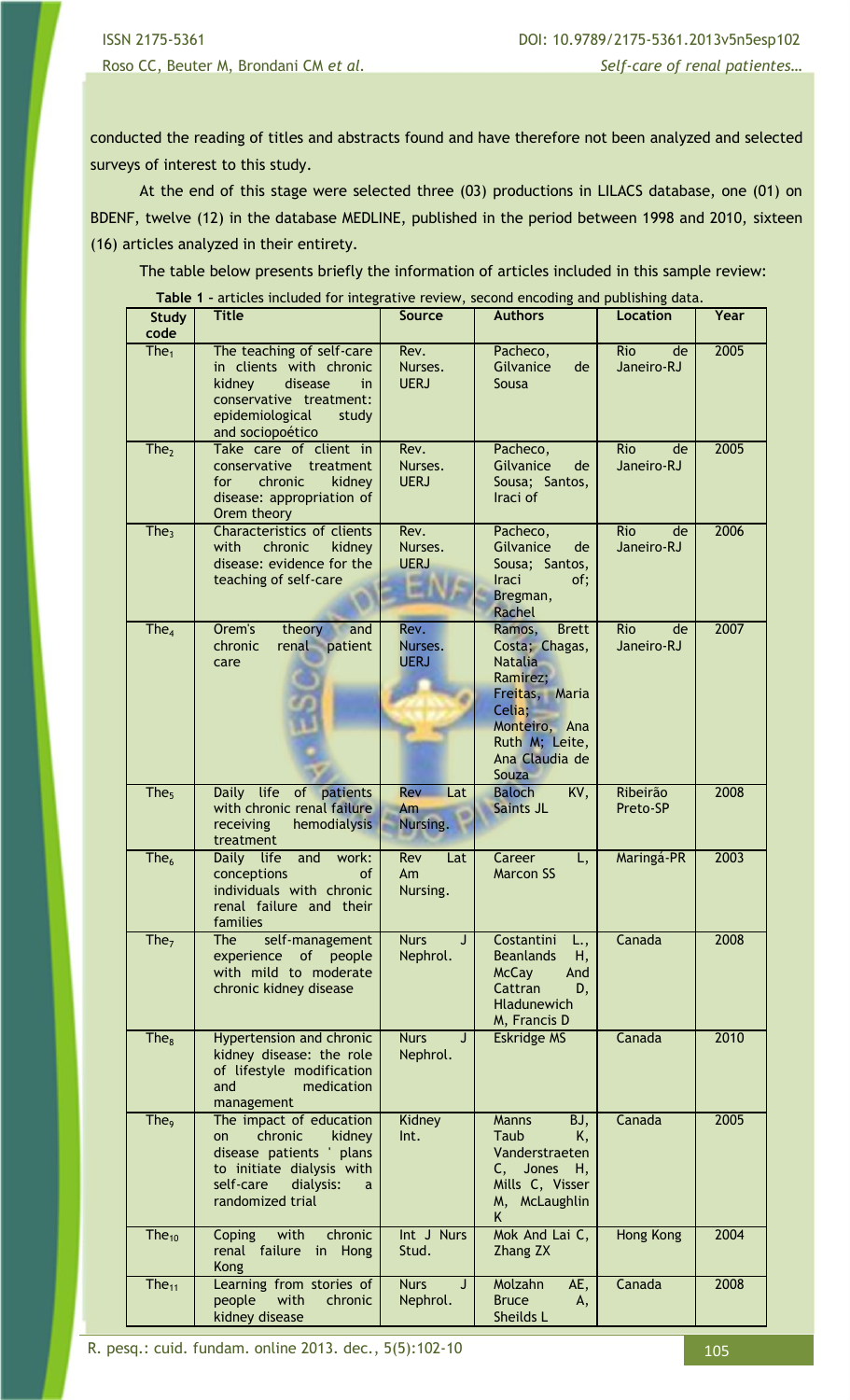Roso CC, Beuter M, Brondani CM *et al.* **Self-care of renal patientes...** Self-care of renal patientes...

| The <sub>12</sub> | Continuing<br>Education<br>article.<br>Patient<br><b>CKD</b><br>management<br>in.<br>stages 1 TO 3                                                                                               | Ren  <br>J<br>Care.       | F,<br>Murphy<br><b>Jenkins</b><br>K,<br>Chamney<br>M,<br><b>McCann</b><br>M,<br>Sedgewick<br>J. | London | 2008 |
|-------------------|--------------------------------------------------------------------------------------------------------------------------------------------------------------------------------------------------|---------------------------|-------------------------------------------------------------------------------------------------|--------|------|
| The $_{13}$       | <b>Information</b><br>topics<br>important<br>chronic<br>to<br>kidney disease patients:<br>a systematic review                                                                                    | <b>Ren</b><br>J.<br>Care. | Ormandy P                                                                                       | London | 2008 |
| The $_{14}$       | Delivery of multifactorial<br>interventions by nurse<br>and dietitian teams in a<br>community setting to<br>diabetic<br><b>prevent</b><br>complications:<br>the<br>quality-improvement<br>report | Am<br>J<br>Kidney<br>Dis. | Senior<br>PA,<br><b>MacNair</b><br>L,<br>Jindal K                                               | Canada | 2008 |
| The <sub>15</sub> | <b>The</b><br>with<br>patient<br>diabetic producing in the<br>hospital                                                                                                                           | <b>EDTNA</b><br>APP. J.   | <b>Thanasa</b><br>G,<br>Afthentopoulos<br>IE.                                                   | Greece | 1999 |
| The $_{16}$       | Development of a self-<br>management package for<br>people with diabetes at<br>risk of chronic kidney<br>disease (CKD)                                                                           | Ren<br>J.<br>Care.        | N,<br><b>Thomas</b><br><b>Bryar</b><br>R,<br>D<br>Makanjuola                                    | London | 2008 |

Of possession of material for analysis, were built frames that allow a better visualization of the data, as the period of publication, location, search approach, data collection methodology, study subjects, professional subject area, data analysis, results and discussion, conclusions and interests for nursing. The items found numbered according to the order of virtual access, and data analyzed according to their content.

# **RESULTS AND DISCUSSION**

Initially presented and analyzed the data relating to the characterization of the studies included in the sample. As for the year of publication, we highlight the year 2008 with seven (07) and 2005 with three (03) publications. In the years 1999, 2003, 2004, 2006, 2007 and 2010 was obtained a (01) publication per year. In the year 2001, Brazil, through the Ministry of health, launched the plan of reorganization of the attention to arterial hypertension and diabetes mellitus, which reflected at the national level in the prevention of cardiovascular disease, cerebrovascular disease and kidney, <sup>4</sup> that may justify the subsequent publications this year.

With regard to the origin of the publications, predominated at nationals, which include six (06) in Brazil, five (05) in Canada, three (03) in London, one (01) in Hong Kong and one (01) in Greece. The number of people who have CKD in advanced stages is alarming, it was found that 13.1% of the population of the United States fit this profile<sup>10</sup> proving to be this a problematic world reflecting the need for studies on this theme.

The Brazil presented six (06) publications, whose regional concentration occurred predominantly in the Southeast (05), followed by the northeast (01). These productions published exclusively in the last decade. From 2000, the number of people on dialysis treatment in Brazil has doubled, rising from 42,695 to 87,044 in 2008. These data reflect the significant increase in demand for care and highlights the need for actions under preventive and health promotion, also aiming to stimulate self-care for part of this clientele. Thus emphasizes that people with chronic diseases and early history of kidney disease in the family, must tracked through the screening carried out from urine tests and dosage of serum creatinine, due to the potential for development of renal injury.<sup>2</sup>

R. pesq.: cuid. fundam. online 2013. dec., 5(5):102-10 106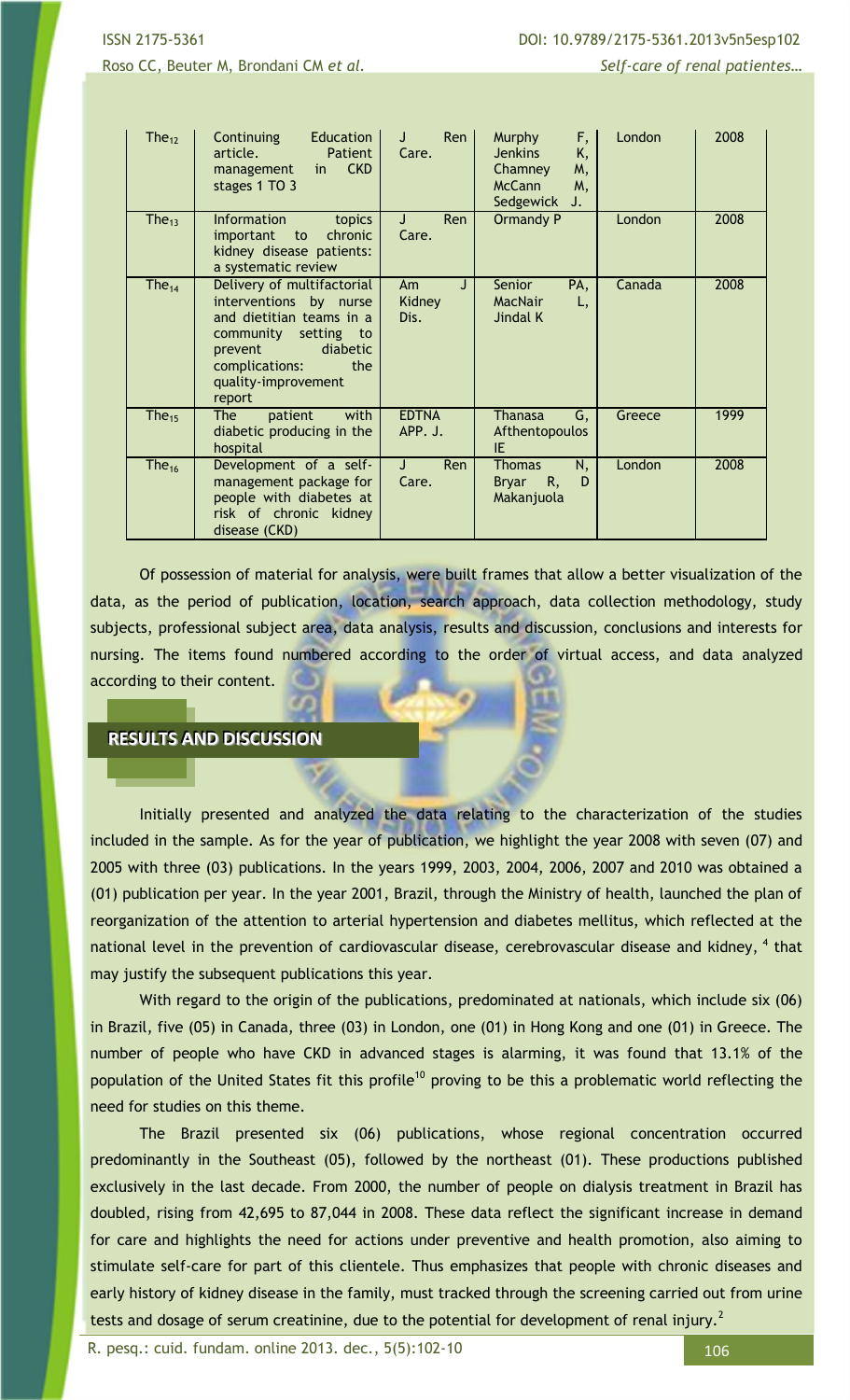Regarding methodological nature used in sixteen publications, qualitative research prevailed with 11 publications, while the quantitative approach used in three and-quantitative approach in two productions. The qualitative approach generates knowledge about subjective phenomena and the most appropriate way to outline the type of conduct of research is through the nature of the problem, thus justifying the choice, in most studies, the qualitative approach, according to the nature of the studies.

For data collection, the method most used in the studies was respectively: the analysis of documents associated with the interview (04), only the document analysis (03), interview (03), form (02), observation (02), interview with note (01) and questionnaire (01). The impact on employment of the method of analysis of documents due to the importance of laboratory data acquisition, control of blood pressure, weight, habits, among other information of people in treatment, for the evaluation of renal function.

As for the subject of studies, predominated people with CKD, on 15, followed by publications of health professionals in a study. This strengthens the need for studies in search of better living conditions for people with CKD and the investment in research with healthcare professionals.

The development of research was the hospital. In this scenario, eight studies developed in clinics of uremia, four in Gamba units and two studies did not specify the unit investigated. It should note that the monitoring of people with CKD installed or the so-called risk group can also performed in basic health units, however with queries to the nephrologist for patients in stages 4 and 5 of the renal dysfunction. This is a situation still not observed in the Brazilian reality, what can justify the increasing of the population with CKD.

As for the journals in which they published, 10 productions were field of nursing, multiprofessional and five were a medicine area. The theme of the DRC in nursing and the importance of scientific productions by health professionals, strengthening the exchange of experiences and quality of care.

From the resemblance of the studies concerning self-care of people with CKD in conservative treatment, emerged two axes of analysis: *health promotion as a lentificador factor to dialytic phase in chronic kidney disease* and *health education as the practice of self-care in the conservative treatment.*

### **Health promotion as a lentificador factor to dialytic phase in chronic kidney disease**

The role of the nurse in the prevention and progression of CKD occurs according to the real needs of the population, with greater emphasis on groups at risk. The evaluation of renal function is essential in groups of people with the disease or installed in high-risk groups, such as in diabetics with hypertension, cardiovascular diseases, cerebrovascular and, in that the reduction in kidney function is progressive and irreversible, which classified according to the glomerular filtration rate.<sup>11</sup>

Conservative treatment usually accomplished in clinics of uremia, contributing in reducing high costs with dialysis for referrals or ignorance of the disease later.  $12$  study shows that the participation of a multidisciplinary team in attendance of the population is extremely beneficial because it allows a full assistance, minimizing the ignorance of people about kidney disease and increasing their treatment adherence.

There is still a lack of guidance programs and early detection of CKD that may significantly reduce the ticket on renal replacement therapies and, consequently, the discomfort. Existing programs offer guidance, information and subsidies for the maintenance of your health condition, as well as on ways of renal replacement therapies available. Thereby, ensuring education for self-care preparing these people to the clinical manifestations that the pathology evidence.<sup>5</sup>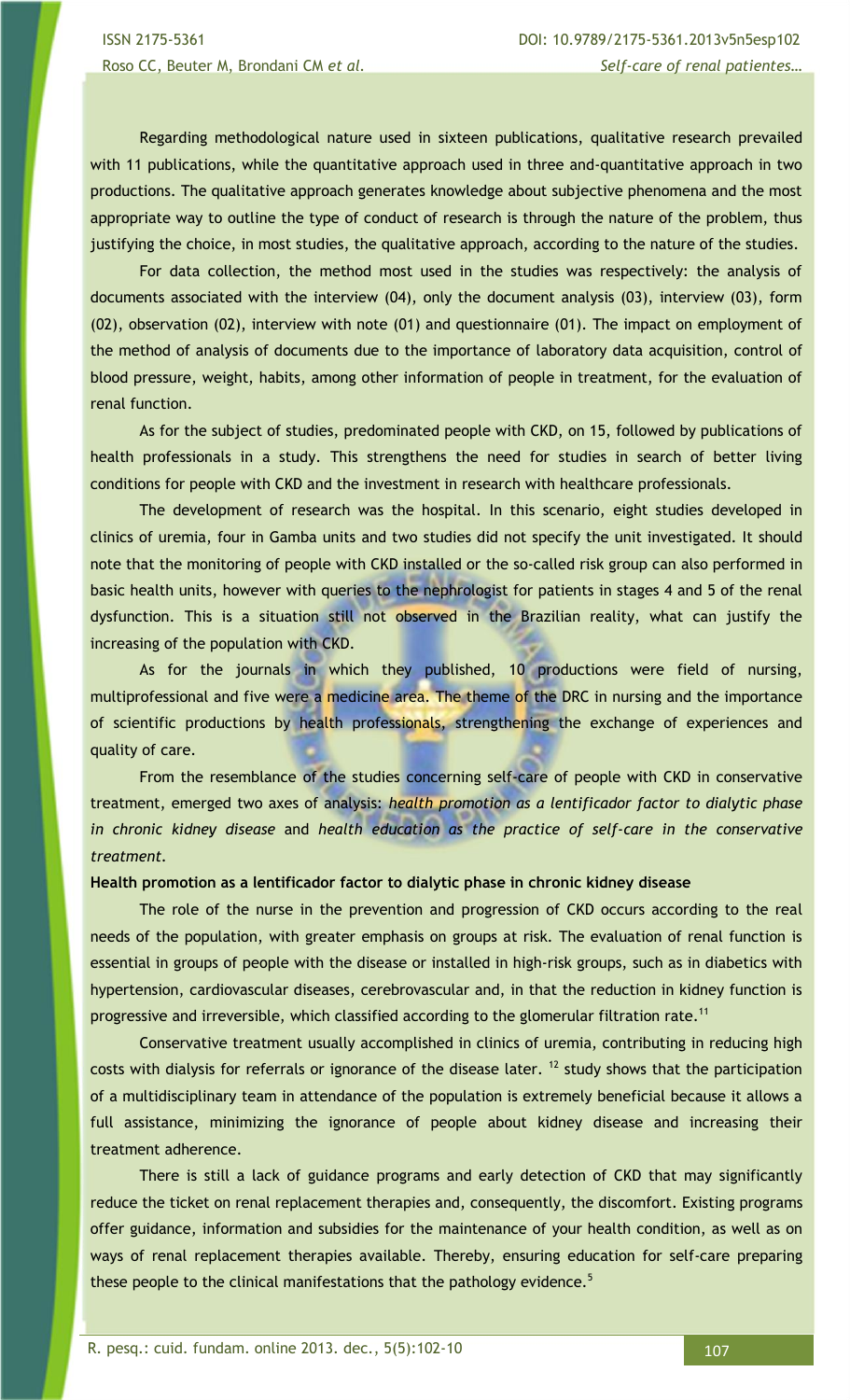ISSN 2175-5361 DOI: 10.9789/2175-5361.2013v5n5esp102 Roso CC, Beuter M, Brondani CM *et al. Self-care of renal patientes…*

Health promotion measures of the DRC, such as: the adoption of healthy eating habits and suitable; smoking cessation; practice of regular physical activity; blood pressure control; management of dyslipidemias; prophylactic use of some drugs; are interventions that aim to reduce the rate of disease progression, the control of diabetes mellitus and hypertension, as well as, research and monitoring of renal function.<sup>11</sup> Study<sup>13</sup> demonstrates that the ideal control of blood pressure can decrease the rate of impairment of renal function, including changes in lifestyle with preventive measures.

Also known that the diabetic nephropathy leads to CKD in 30 to 40% of patients with diabetes mellitus.<sup>14</sup> diabetes and hypertension account for 62.1% of primary diagnosis of people with CKD.<sup>4 14</sup> Study demonstrates that by offering primary health care can slow the deterioration of renal function, through the control of blood pressure, blood glucose and nutrition.

Nursing has important role in the prevention and progression of renal disease, working in team training, nursing consultations, educational activities, development of strategies for adherence to treatment, examinations and forwarding request to doctor's appointments.<sup>4</sup> the health team can help at all levels of the health care of people with CKD, according to the needs of the population, in order to detect high-risk groups, mentor and shows the way for coping and adaptation to new lifestyle and health condition.

### **Health education as the practice of self-care in conservative treatment**

Health education actions seek to intervene in different situations of health-disease context, with orientation activities, supervision and care.<sup>15</sup> health education, in the progression and prevention of CKD should occur jointly and constructively with the population, with effective measures in health promotion, seeking improvements in quality of life.<sup>3.11</sup>

Health education activities can be performed from the primary to the tertiary level of health, in which the nurse has important role of caretaker and educator, in addition to the ethical and professional commitment that makes it one of the greatest responsible for systematizing and encourage self-care. Develop health-promoting activities of educational form reduces the incidence of  $CKD.<sup>11</sup>$ 

It is understood that people with CKD go through various physical, social and emotional limitations, in addition to the progressive loss of renal function, being necessary to evaluate the daily life, you will see the occupational performance, special diets, water restrictions and the family dynamics.<sup>87</sup> Study demonstrates that in some bearers of the DRC, the daily changes according to the evolution of the disease, which is common feelings of disbelief and anger, considering that they are considered responsible for the struggle and search for better living conditions.

Adopting healthy eating habits and regular physical exercises practice corresponds to the primary implementation of health education for people who find themselves in conservative treatment. Secondary attention it brings together the control of blood pressure with medications, management of dyslipidemias and diabetes mellitus with blood sugar control and some pharmaceuticals. The tertiary health care level performs the follow-up of later stages of CKD, preparing people for the renal therapies instead.<sup>11</sup>

The educational approach can clarify the disease and adoption of practices of self-management of the disease in an accessible and Dialogic with the participation of the patient, which understands and knows the ways of self-care without imposing methods or difficulties. It is relevant to consider the person as active agent with CKD and participant in the process of the educational program, assisting in the recovery and adaptation that the disease imposes.<sup>12</sup>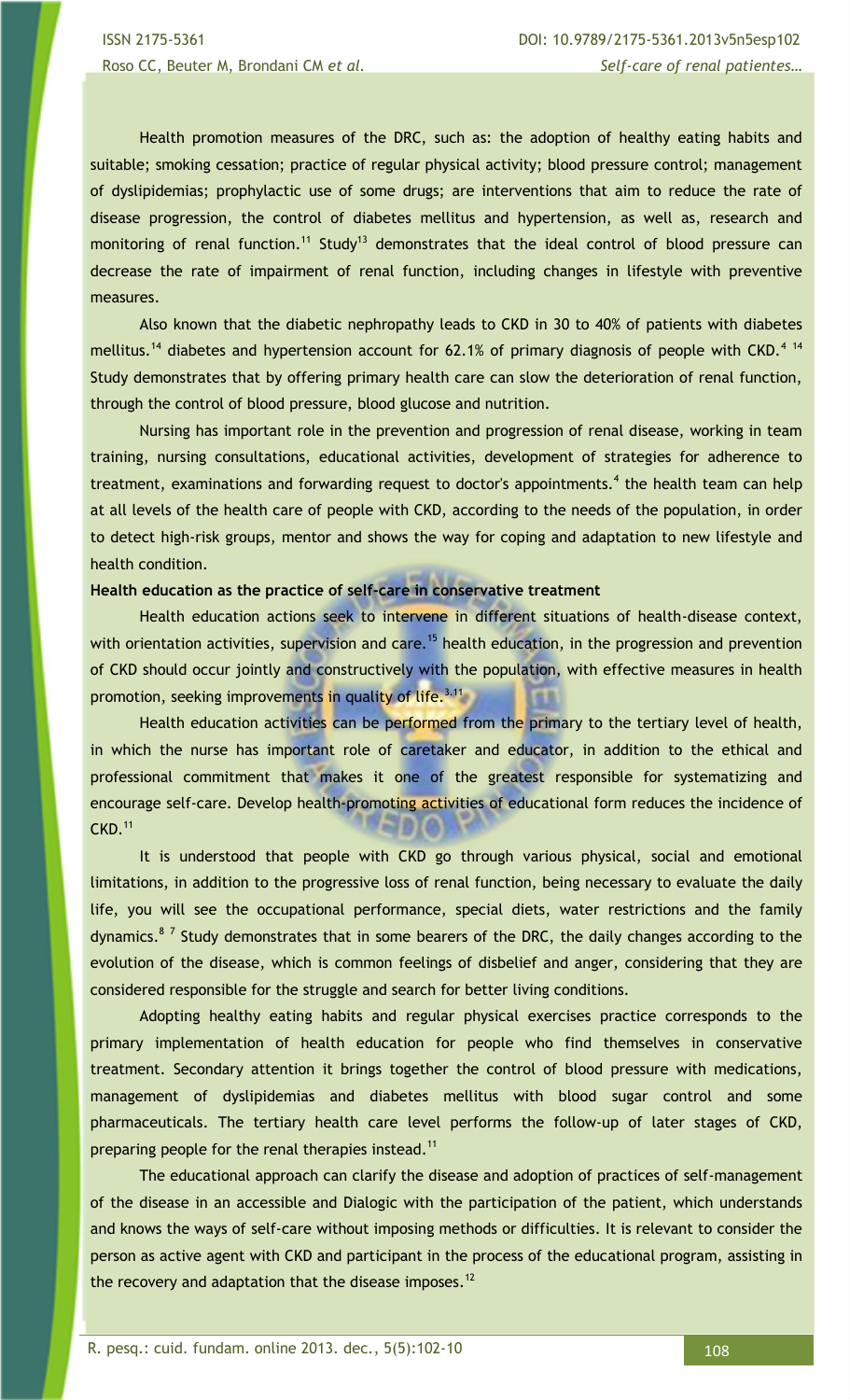It should noted that the programs of control of chronic diseases (diabetes mellitus and hypertension) still have some limitations on registration and attendance of this profile of clientele. One realizes so the nurse as a factor in spreading the prevention of CKD in which specific protocols for education on assistance to patients with risk factors or disease in phase of progression may be increasingly included in these public health policies.<sup>11</sup>

It highlights the need to put the patient as being active for your treatment, being fundamental to implementation of preventive programs in the DRC, which targets the prevention of complications, the depressed renal disease and improves the quality of life. In this sense, one can consider the participation and the patient's perception regarding their ability of prevention related to their autonomy or self-determination in conservative treatment of CKD. Front of it believed to be essential to exploit the participation of nurses in the process of caring for and educating the health profile of clientele.

# **CONCLUSION**

The approach of the studies about prevention as lentificador factor for dialytic phase in chronic kidney disease is still quite restricted because few feature a detailed discussion on self-care of patients. We must stimulate the participation of the people in its treatment, with a view to the improvement in quality of life can significantly reduce the progression of the disease.

Given what has exposed, from the identification and analysis of scientific productions related to self-care of renal patients in conservative treatment is that the theme presented in the studies, is restricted to aspects of dialysis treatment. Highlights the importance of preventive phase and of health promotion for people of the so-called risk group, avoiding complications and the high number of people who join in overriding renal therapies each year.

In this perspective, it understood that studies of this nature might have great importance in the production of knowledge of professionals who take care of chronic renal patient's health, encouraging self-care and the stimulating treatment adherence. Provide subsidies so that health professionals can take care of these people without aborting their autonomy is one of the challenges of our profession.

### **REFERENCES**

٦

1. US Renal Data System. Incident and prevalent counts by quarter. Minneapolis: National Institutes of Health, National Institute of Diabetes and Digestive and Kidney Diseases; 2009. [Acesso em 08 de jun. 2010] Disponível em: http://www.usrds.org.

2. Sociedade Brasileira de Nefrologia. Censo; 2009. [Acesso em 07 jun. 2010] Disponível em: http://www.sbn.org.br.

3. Romão Junior JE. Doença Renal Crônica: Definição, Epidemiologia e Classificação. J Brás Nefrol. 2004 ago.; XXVI (3 Supl. 1): S1-3.

4. Brasil. Prevenção clínica de doenças cardiovasculares, cerebrovasculares e renais. Ministério da Saúde, Secretaria de Atenção à Saúde, Departamento de Atenção Básica. Brasília: Ministério da Saúde; 2006.

5. Pacheco GS, Santos I. Cuidar de cliente em tratamento conservador para a doença renal crônica: apropriação da Teoria de Orem. Rev Enferm UERJ. 2005. 13 (1): 257-62.